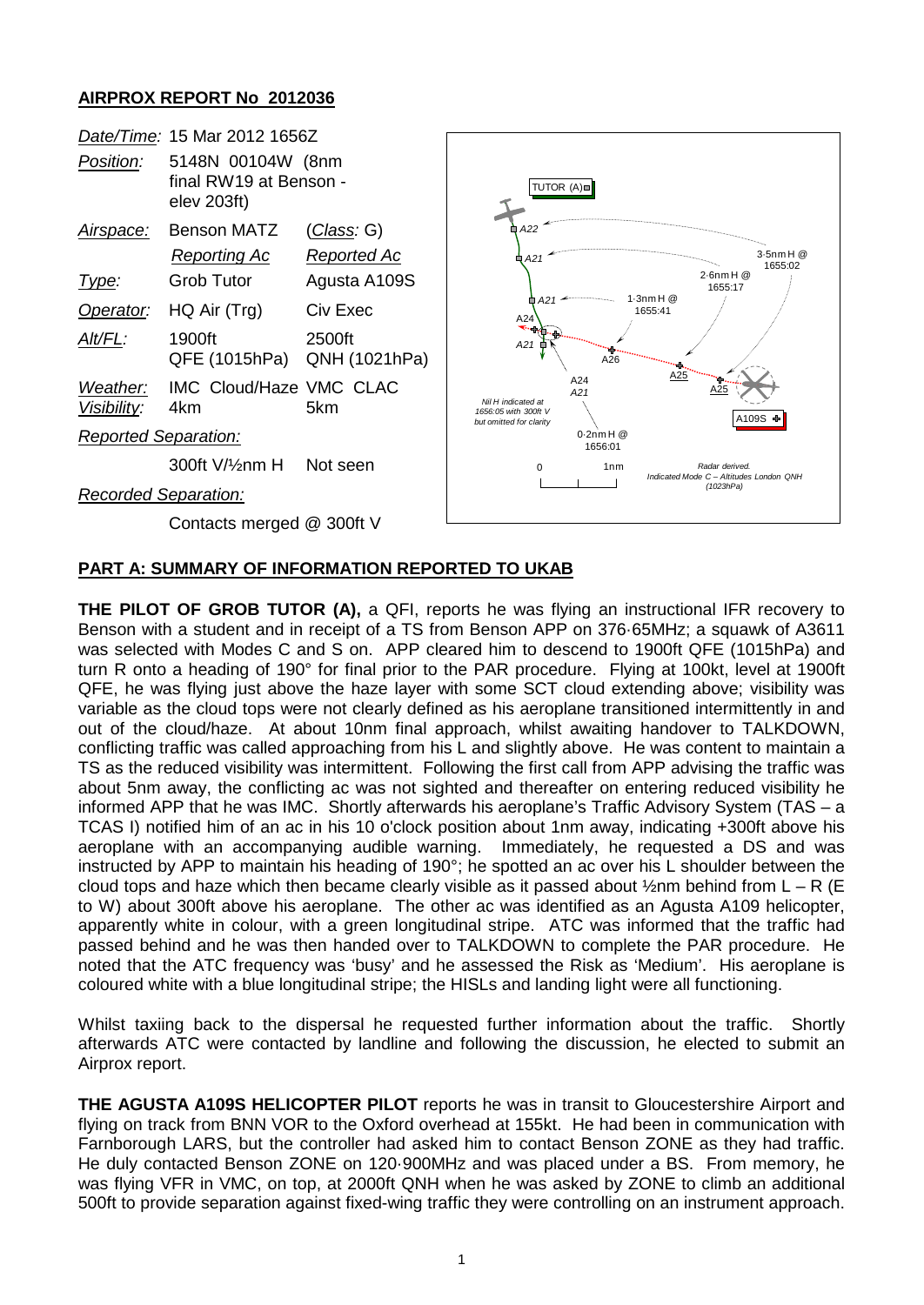He happily climbed to 2500ft QNH and transited without incident. He never saw a fixed wing ac, but a passenger in the other front seat saw the aeroplane and didn't consider it very close. His helicopter is fitted with TCAS I and the aeroplane was displayed but no alert was provided. In his opinion there was 'zero' Risk and no safety issues. ZONE took action well in advance to keep his helicopter and the aeroplane apart and at no time did he feel the need to query ZONE or request avoiding action.

His helicopter is coloured beige and green. Anti-collision beacons above and below were on, together with HISLs on both sides of the tail boom. The assigned squawk was selected with Modes C and S on.

UKAB Note (1): The 1650Z Benson METAR: 26005KT 3000 HZ FEW015 11/08 Q1022 YLO1 NOSIG=

**THE BENSON COMBINED APPROACH CONTROLLER/DIRECTOR (APP)** reports he had 4 ac on frequency, all for radar approaches and all were being provided with a TS. The ZONE controller had seen that the Radar Training Circuit (RTC) was starting to become very busy and called another controller into the approach room, which he elected to use as a second TALKDOWN. The pilot of Tutor (A) was given TI on conflicting traffic when he had approximately 15nm to run. The traffic was SE at a range of 5 miles tracking W 100ft above, which he believed would pass down Tutor (A)'s LH side. The conflicting ac was now squawking A3601 and tracking more westerly and he had heard ZONE call Tutor (A) to the transit traffic – the A109, which ZONE said was VMC, under a BS and climbing to 2500ft QNH to pass between the subject Tutor (A) at 1900ft and Tutor (B) at 4000ft QFE. Whilst continuing to control other RTC traffic the pilot of Tutor (A) requested a DS and this was provided with the instruction 'previously reported traffic left 11 o'clock half a mile crossing L – R 400ft above, maintain heading'. As the primary contacts had now merged, he decided that any turn or change in height would increase the risk of a collision. ZONE then advised that the A109 pilot was now visual with Tutor (A), he thought; almost immediately Tutor (A)'s pilot reported visual with the A109 which was 'passing behind'. The pilot of Tutor (A) then requested a TS before being handed to TALKDOWN.

UKAB Note (2): There is no indication on the Benson ZONE VHF transcript that the A109 pilot reported visual with Tutor (A).

**THE BENSON ZONE CONTROLLER (ZONE)** did not submit a report.

**THE BENSON ATC SUPERVISOR** reports that APP and DIR was band-boxed, with 2 ac in the RTC under TS and 2 ac conducting GH also under a TS. The controller was busy, controlling calmly and competently. Normal recovery procedures for Tutor ac are visual joins; however, the weather had deteriorated and instead pilots were requesting instrument approaches to land. He had been in and out of the ACR seeing to other tasks, but when he returned to the ACR, ZONE informed him that the APP was busy and requested an additional controller to man DIR; this was because both Tutor pilots had called for recovery at the same time in addition to the 2 other ac in the RTC. He immediately went to find a DIR. However there was a few minutes delay as he had assumed the controller was in the back of the building when in fact he was in the crew room. On finding the controller he immediately came to the ACR, but APP requested a second TALKDOWN instead of a DIR, which was a wise decision as both Tutor ac had called up in close proximity in an area with little room for manoeuvre. When sitting back at the SUP's console, ZONE informed him of a free-call from a A109 pilot, at a position about 040° Benson 11nm, tracking NW. ZONE had issued the A109 a squawk of A3601, identified the ac, verified the Mode C and applied a BS as requested by the pilot. ZONE said that the pilot had reported at 2300ft QNH (1021hPa) and asked for guidance; he was aware of Tutor (A) on base leg for the PAR at 1900ft QFE (1015hPa), so he told ZONE to climb the A109 to 2500ft QNH to provide some extra separation above Tutor (A). The two ac were about 5nm away from each other and were called by both the APP controller and ZONE controller respectively. He had been monitoring a number of frequencies sporadically as he was also liaising with TALKDOWN regarding the order of recovery and passed TI to APP regarding the A109 climbing to 2500ft QNH. Instructing both controllers to update TI, when he next monitored he saw that the A109 had turned W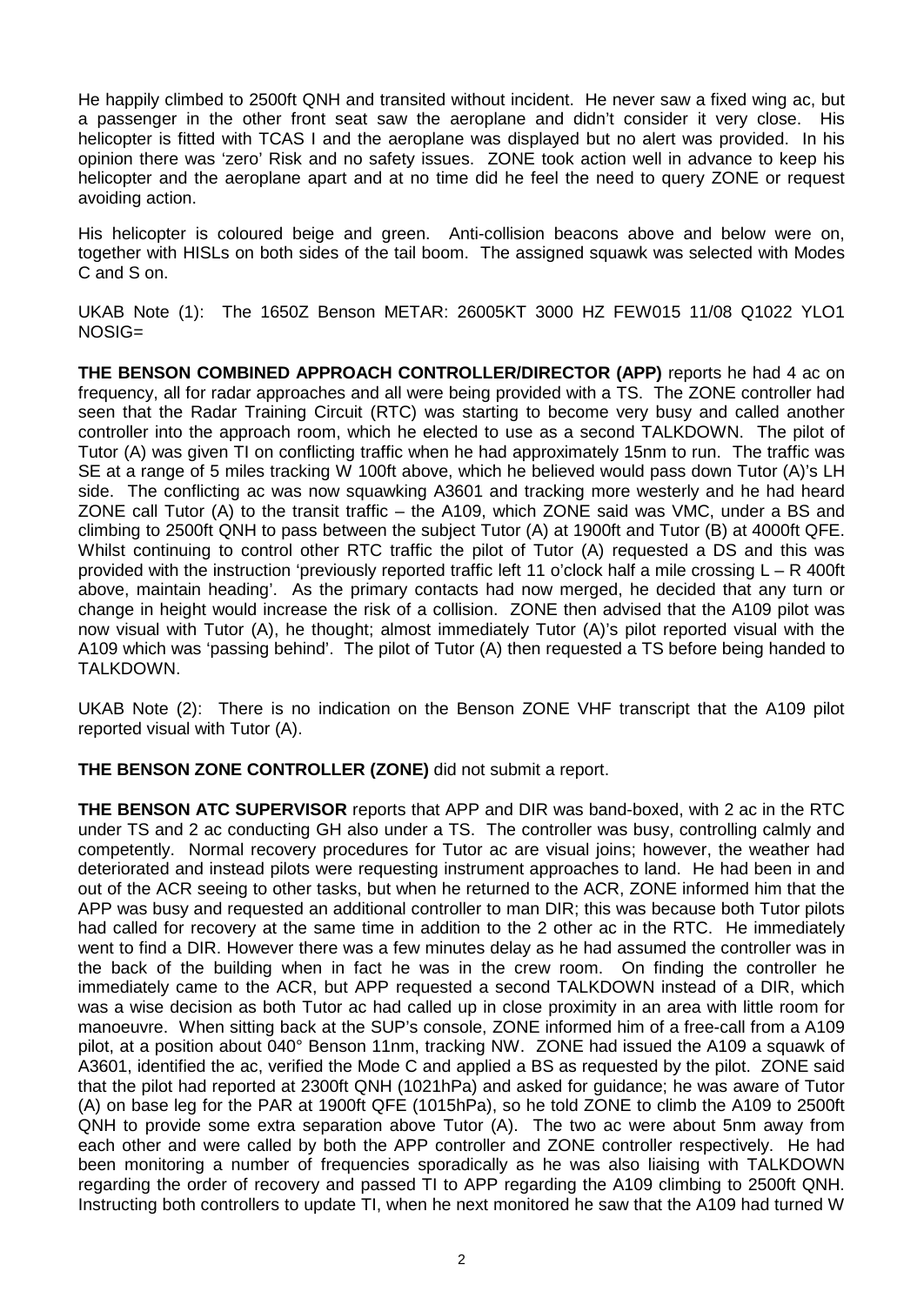and was heading toward Tutor (A). The pilot of Tutor (A) then asked for a DS; the ac was heading 170° through the 12 o'clock of the A109. Unfortunately, he misheard the RT and thought that Tutor (B) had requested the DS and he called Brize Norton to co-ordinate. To hear the Brize Norton controller he had to switch off all frequencies, but he remained watching the radar, to see the Mode C of the A109 indicating 023 and climbing and Tutor (A) indicating 019.

**BM SAFETY MANAGEMENT** reports that this Airprox occurred between the subject Tutor - Tutor (A) - operating IFR in IMC in receipt of a TS and, latterly, a DS from Benson APP and the A109 operating VFR in VMC in receipt of a BS from Benson ZONE.

APP was bandboxed with DIR throughout the incident sequence; this is typical for Benson operations and is based on an accepted assumption that, unless pre-noted, Benson-based Tutors will operate VFR. DIR is planned to be manned for helicopter recoveries when their intention to conduct IF training on recovery is pre-notified to ATC. APP reported that their workload was high to medium.

The pilot of Tutor (A) provided a good description of the weather conditions, stating that at 1900ft Benson QFE, visibility was 4000m just above a layer of haze with SCT cloud at 1400ft occasionally extending above the haze layer. Throughout the recovery phase, the aeroplane 'transitioned in and out of the cloud/haze' and as such 'reduced visibility was intermittent.' Consequently, the PIC of Tutor (A) was 'content to maintain a traffic service.'

The incident sequence commenced at 1649:08 as the pilot of Tutor (A) called APP for an instrument recovery. Up to this point, APP had been providing a TS to 2 ac in the RTC and 2 Tutors - Tutor (A) and Tutor (B) – both conducting GH NW of Benson. At 1649:08, Tutor (A) was 7.3nm NW Benson, tracking N'ly, indicating an altitude of 3600ft ALT London QNH (1023hPa); the A109 was 18.6nm NE Benson, tracking WNW'ly, indicating 2400ft ALT London QNH (1023hPa). At 1649:36, the pilot of Tutor (B) called APP for an instrument recovery. Tutor (A) and Tutor (B) were placed  $3^{rd}$  and  $4^{th}$ respectively in the order of recovery.

At 1652:11 Tutor (A) was turned R onto a heading of 090° then, at 1652:52, was descended to 1900ft QFE, this being the lowest Terrain Safe Height in that area. At this latter point, the A109 was 11.8nm ESE of Tutor (A), tracking WNW'ly, indicating 2400ft ALT. At 1653:08, the A109 pilot freecalled Benson ZONE requesting a BS en-route to Gloucestershire/Staverton; a squawk was issued and the flight placed under a BS.

The SUP re-entered the ACR between 1653:08 and 1654:08; cognisant of Tutor (A) on base leg at 1900ft QFE [1015hPa) – equating to 2080ft QNH (1021hPa)], SUP instructed ZONE to request the A109 pilot to climb to 2500ft QNH. The A109s initial altitude of 2300ft QNH (1021hPa) would have provided 220ft separation against the Tutor; the climb to 2500ft QNH (1021hPa) requested by ZONE provided 420ft separation.

At 1654:07, APP turned Tutor (A), indicating 2100ft ALT, onto a heading of 170°. The A109 was 6.7nm ESE of the Tutor indicating 2400ft ALT. Almost simultaneously at 1654:08, ZONE asked the A109 pilot, "..*can you accept flight at altitude 2 thousand 5 hundred feet for separation*?" The A109 replied, "*affirm*" and ZONE thanked them saying, "*thanks, we've just got a couple of aircraft struggling to get visual inbound to Benson*." The A109 pilot replied, "*no problem, I'll climb now altitude 2 thousand 5 hundred feet on 1-0-2-1*."

Although Tutor (A) indicated level at 2100ft ALT on the radar replay at 1653:51, the pilot reported this at 1654:25. At 1654:35, APP passed accurate TI to the pilot of Tutor (A) on the A109 as, "*traffic south-east, 5 miles, tracking west, 1 hundred feet above*." At 1655:02, the A109's SSR Mode C indicated 2500ft ALT, 3.5nm SE of Tutor (A), continuing to track WNW'ly.

At 1655:18, ZONE passed accurate TI to the A109 pilot as, "*traffic right, 1 o'clock, 1 and a 1/2 miles, crossing right-left, 4 hundred feet below, Tutor*." The A109 pilot replied, "..*V-M-C on top and level 2 thousand 5 hundred feet, 1-0-2-1*." Based upon reports by APP and the SUP, it is likely that it was around this point when either ZONE or the SUP (their recollections differ) informed APP that the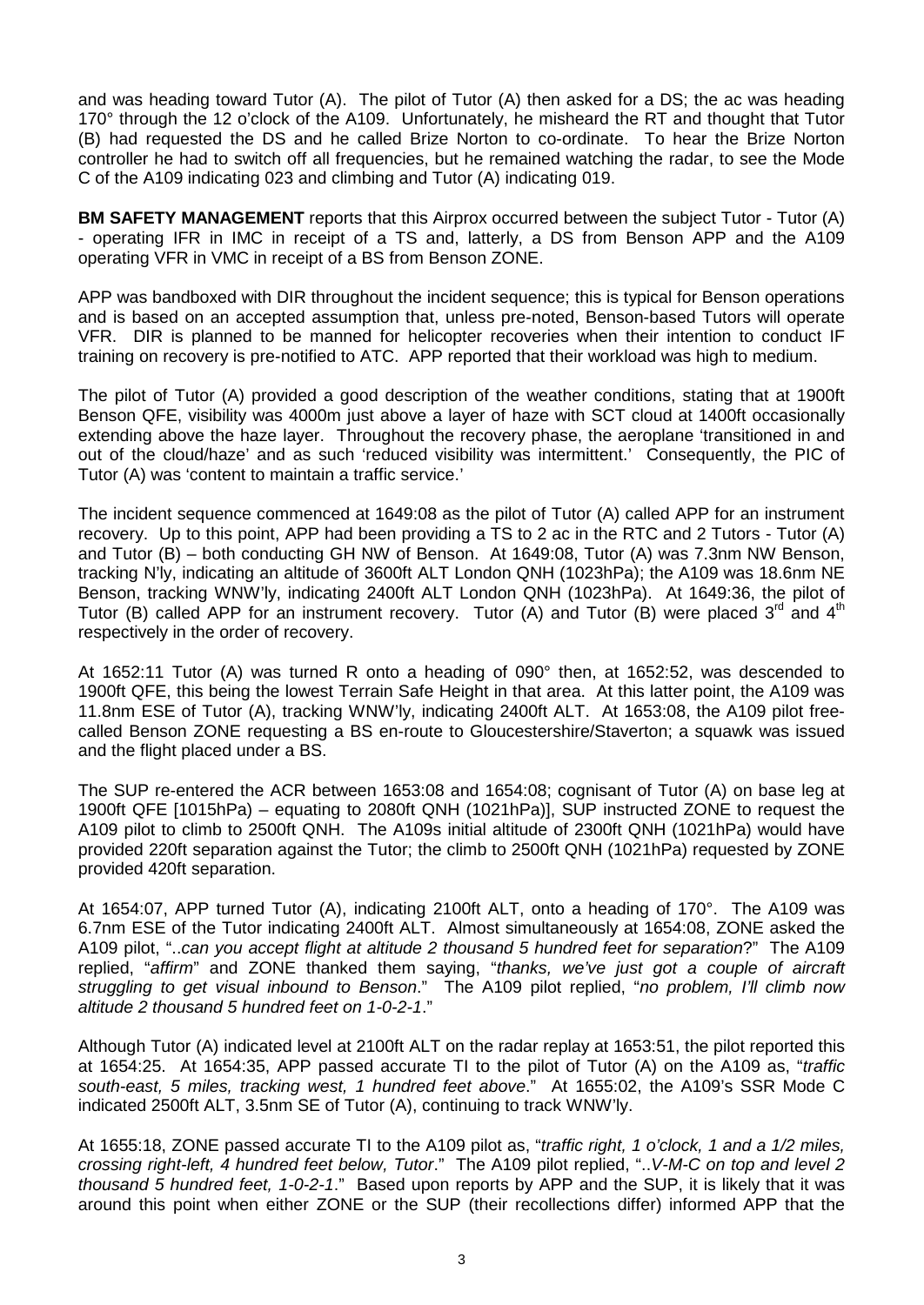A109 was 'VMC, under a Basic Service and climbing to 2500ft QNH to pass between [the two] Tutors.'

At 1655:42, the pilot of Tutor (A) reported, "*India Mike Charlie, not visual with that traffic, request Deconfliction Service*." It is likely that this transmission was prompted by the reported 'audible warning' from the Tutor's TAS of traffic 'in the 10 o'clock position, approximately 1nm and +300ft.' At that point, the A109 was 1.5nm SE of Tutor (A) indicating 2500ft ALT, with Tutor (A) indicating 2100ft ALT. APP acknowledged Tutor (A) pilot's transmission stating, "..*roger, Deconfliction Service, previously reported traffic left 11 o'clock* [radar shows 10 o'clock]*, half a mile, crossing left-right, 4 hundred feet above, maintain heading*." The pilot of Tutor (A) acknowledged this instruction and then immediately reported at 1656:02, that he was, "*visual, it's passing behind".* APP reported that at the point where they applied a DS, the radar contacts for Tutor (A) and the A109 had merged and 'any turn or change in height would increase the risk of a collision.' At this point the A109 was 0.3nm E of the Tutor, continuing to track WNW'ly, indicating 2400ft ALT; Tutor (A) was indicating 2100ft ALT. The A109 pilot reports that he did not sight Tutor (A) but that his passenger did and 'did not consider it very close.' Moreover, the A109 pilot reports that whilst his ac is fitted with TCAS and the Tutor was displayed on it, 'no TCAS alert was provided.'

The CPA occurred at 1656:07 as the A109 passed 0.1nm N of the Tutor, indicating 300ft above. Notwithstanding the request by the pilot of Tutor (A) to upgrade the ATS to a DS, the timing of the request was such that APP could do little to affect the outcome of the occurrence from that point. Appreciating the potential conflict between the A109 and Tutor, the SUP/ZONE, prevented a more serious incident by initiating the request to the A109 pilot to climb. Whilst this was not to an altitude that would achieve deconfliction minima, there was no requirement at that stage of the incident sequence to do this. The intention was solely to provide increased separation that was achieved. The sole remaining ATM issue that warrants examination is that the TI for Tutor (A) on the A109 was not updated until the request for DS at 1655:42.

Although there are 3 gaps in the RT exchanges between APP and those ac in receipt of an ATS between 1654:35 and 1655:42, they are relatively short, each of around 10 secs duration. It must also be borne in mind that these gaps will typically be spent by APP dividing their attention between all those ac in receipt of an  $ATS - 4$  at the time of the Airprox - including the helicopter traffic ahead of Tutor (A) on a PAR – and keeping their logging up to date on their flight strips. Given their traffic loading, BM SM contends that APP could not have updated the TI and that any such argument would be based on hindsight bias. This might suggest that the bandboxing of APP/DIR was a contributory factor; however, in this instance, BM SM does not believe that this was the case. The workload at the time of the Airprox was almost wholly traffic within the RTC and all of APP's transmissions between 1654:35 and 1655:42 related to RTC traffic. Consequently, if the RTC traffic had been controlled by a dedicated DIR, it would have been unlikely that updated TI would have been passed to Tutor (A) before 1655:42.

It is concluded that the pilot of Tutor (A) sighted the A109 very late, arguably too late to have taken effective avoiding action if it had been required; the pilot of the A109 did not sight Tutor (A). The conflict was resolved by ATC at 1654:08, by initiating the request that the A109 pilot climb to a higher altitude to increase separation between the 2 ac.

**HQ AIR (TRG)** comments that Benson ATC provided a good level of service and resolved the conflict by requesting the A109 pilot to climb. It is also noted that the deconfliction advice was provided to the A109 pilot on a BS but that ATSOCAS presumes against such advice being provided to the Tutor pilot under a TS. This incident is a good example of controllers fulfilling their objective, stated in Regulatory Article 3001, to prevent collisions between aircraft. Considering the lack of an update on the TI, the Tutor pilot was poorly placed to assess the likely proximity of the traffic as there was limited detail in the initial call and it was at considerable range. An earlier request for a DS would have enabled a more effective intervention, although this was less imperative given the earlier coordination with the A109. Equally, a more routine use of DS by those on IFR recoveries would ensure controllers were able to provide earlier and more effective assistance to pilots, who hold the ultimate collision avoidance responsibility.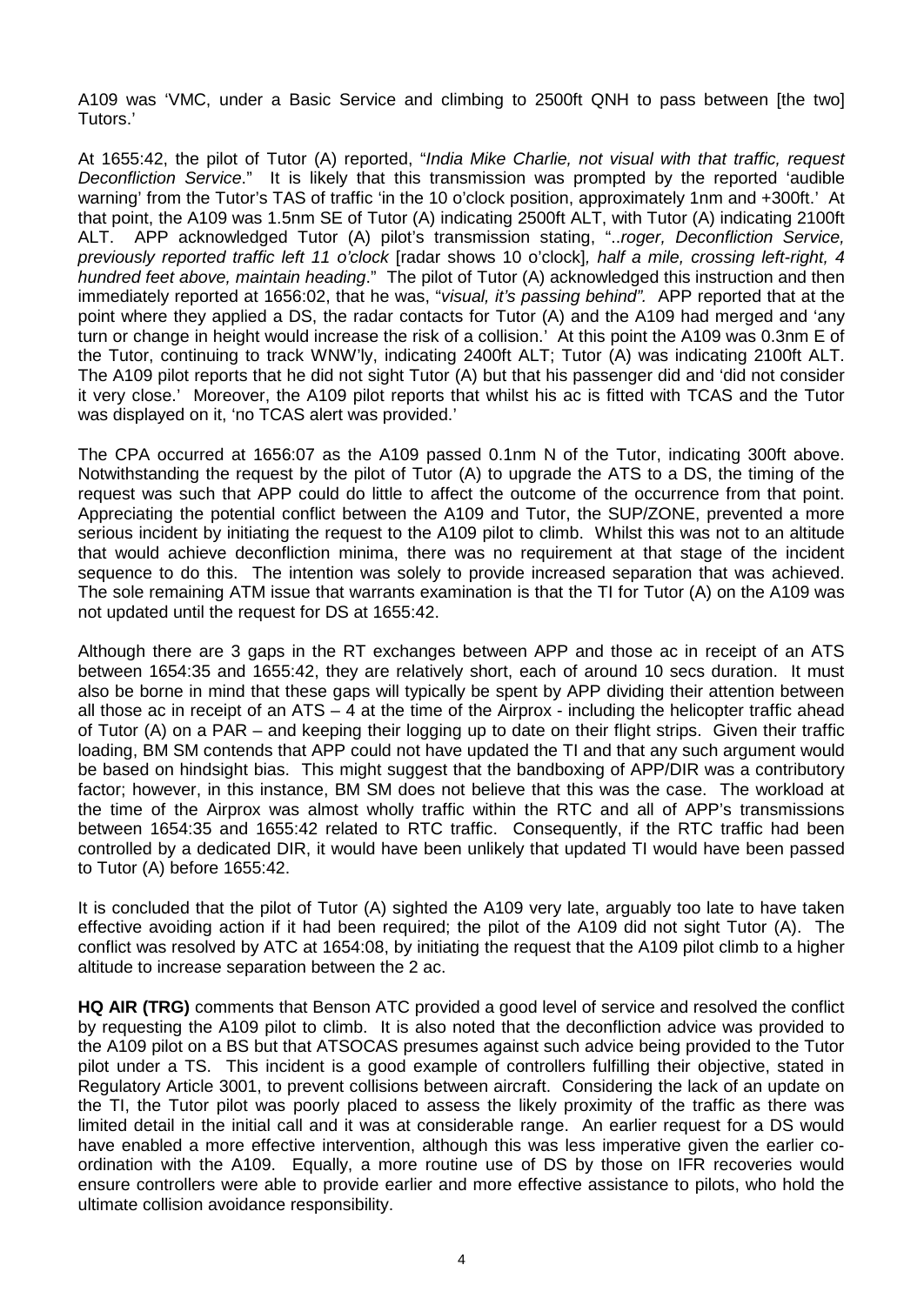## **PART B: SUMMARY OF THE BOARD'S DISCUSSIONS**

Information available included reports from the pilots of both ac, transcripts of the relevant RT frequencies, radar video recordings, reports from 2 of the 3 air traffic controllers involved and reports from the appropriate ATC and operating authorities.

The Board agreed that Benson ATC had been helpful to the pilot of Tutor (A) although he might not have realised it at the time because at no stage was he informed that the A109 pilot was talking to ZONE or that co-ordination had been agreed. When the pilot of Tutor (A) was passed TI about the A109 as "*..south-east, 5 miles, tracking west, 1 hundred feet above*", the apparent conflict would undoubtedly have been of concern to the pilot, especially when he encountered IMC. Therefore Members understood his request for an upgrade to a DS. Meanwhile, ATC had elected to engineer increased separation by requesting the A109 pilot to climb to 2500ft ALT. The A109 pilot acceded to this request without hesitation and quickly climbed his helicopter to the altitude requested. The Board commended the A109 pilot for his airmanship and co-operation as this was a good example of the collaborative way that the ATC 'system' should work to the benefit of all concerned. Here the Benson SUP showed sound appreciation of the developing situation through his instruction to ZONE, which was aimed at preventing further difficulty in the instrument pattern. The BM SM report makes it clear that a climb to 2500ft QNH (1021hPa) only provided 420ft separation against Tutor (A) flying level at 1900ft QFE (1015hPa); this was perhaps somewhat less than the minimum 500ft vertical separation the Tutor pilot might expect later under a DS, and not helped by the A109 pilot's fluctuating Mode C level. Nevertheless, the Board understood the controllers' rationale as APP was not required to effect planned 'deconfliction minima', merely TI at that stage as the Tutor pilot had only requested a TS. Members agreed with the Command perspective that an earlier request for a DS from the pilot of Tutor (A) would have given ATC more scope to achieve the specified deconfliction minima for this form of ATS. However, the pilot had only made this request when the A109 was 1·3nm away and some 23 sec before the contacts merged at 1656:05. APP could not descend Tutor (A) any further at that point because the ac was already level at the lowest terrain safe height for that vicinity, but a further climb for the A109 was still an option, which it seems the pilot would have been unlikely to refuse.

HQ Air (Trg) commented that the ATSOCAS doctrine presumes against deconfliction advice being provided under a TS, although it was provided to the A109 pilot here under a BS. However, the CAA Policy and Standards Advisor disagreed that this was so. The provisions of the TS and DS are in addition to those of a BS. Therefore ATC's request to the A109 pilot to climb was proffered here to facilitate the 'safe use of the airspace' and to that end nothing prevents a controller from coordinating a flight under a TS against another similar flight, or a TS versus a DS, if it is appropriate and the pilot is willing to comply. In effect, ATC had resolved the conflict before they were required to do so and although they might not have achieved the ideal minima for a DS, in the Members view, ATC made a reasonable attempt in the circumstances and the time available. Although one Member demurred and perceived there was no conflict at all, this occurrence certainly met the criteria for an Airprox report. The Board concluded, therefore, that this Airprox had been the result of a conflict resolved by ATC.

Although the contacts had merged with 300ft of vertical separation evident, the Tutor pilot was not aware at that stage that the helicopter pilot had confirmed he was in level flight at an altitude clear above Tutor (A). All the Members agreed that there was no Risk that the ac would collide but they debated the classification of the event. One Member considered that because the separation was less than DS minima, the event should be classified as Risk Category C. However, the majority considered that the ATC system had worked as intended and that normal safety parameters had been maintained.